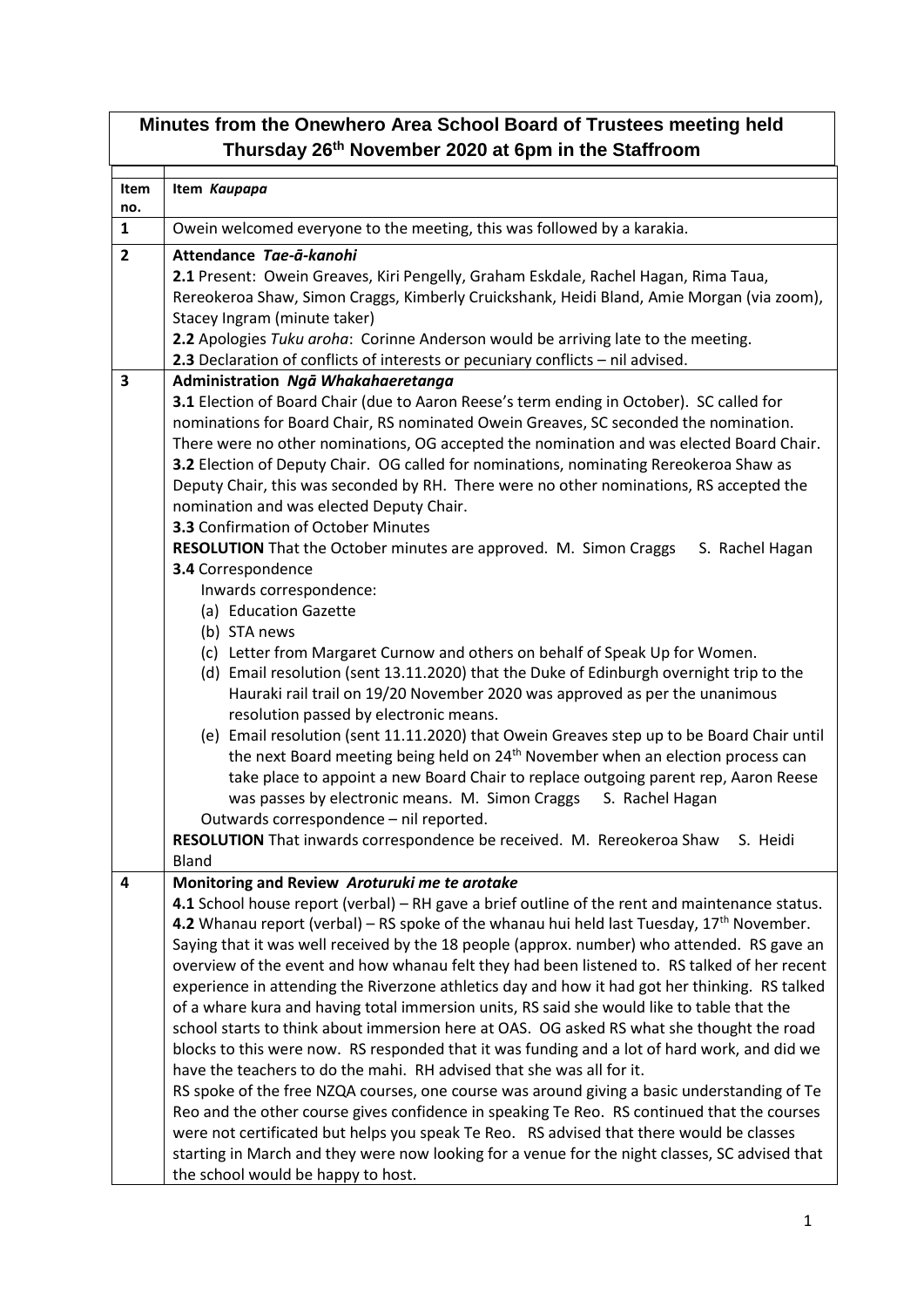**4.3** (a) October financial reporting. SC gave a brief overview of some of the variances. A query was raised around if there was a school PTA. SC advised no and talked of his experience with parents working on fundraisers and the challenges – eg: gala day. A question was asked if it was worth at least asking the community if there was interest in this.

**RESOLUTION** That the October 2020 financial reporting be accepted. M. Kiri Pengelly S. Heidi Bland

(b) SC presented the budget for 2021, advising that it was quite manageable, that income was quite conservative. OG asked if anyone had any questions, adding that he was surprised at how low the asset items were that were being requested. No one had any further queries.

**RESOLUTION** That the proposed 2021 Budget be approved. M. Rereokeroa Shaw S. Simon Craggs

**4.4** Policies for Assurance by Principal:

- (a) Teacher Registration, Certification and Police Vetting SC assured however noted that there had been one regular contractor that had worked at the school who had not been police vetted. SC added that it was debatable if the nature of the contractor's role would involve being alone with students at any point, SC advised that the police vetting process for this person was now under way.
- (b) SUE (staff usage and expenditure) SC assured.
- (c) Evacuation Procedure/Emergency Kit SC assured.
- (d) Risk Management SC assured.
- (e) Length of School Year SC assured.
- (f) International Students Attestation: SC confirmed that the relevant forms had been sent to NZQA.

**4.5** Health & Safety Reporting.

 (a) Safe 365 Assessment – November 2020. HB advised that the site audit was completed and questioned if it had been loaded. HB advised that working contractor engagement needed to be tightened up and that the worker needs requirements basically pre-qualifying them, otherwise they shouldn't be engaged. HB highlighted that complacency is the biggest risk, it's culture and behaviours

 (b) October Sick Bay & Injury Report – there was a query raised around the number of incidents due to falling from the playground. SC advised that the cushion fall bark had all been raked and that this would be checked and completed regularly. Nothing else had been identified in terms of mitigating the risks around these incidents. There was clarification asked around students being taken home from sick bay / being signed out and having paperwork around incidents to take with them, SC advised that this was not always available at that stage.

**RESOLUTION** That the Health & Safety reporting be received. M. Kiri Pengelly S. Rachel Hagan

**4.6** Overnight & potentially hazardous activities / trip proposals:

- (a) Year 9 School and Moto Moana Scout Camp,  $30<sup>th</sup>$  Nov to  $4<sup>th</sup>$  Dec, submitted by Digby Cameron.
- (b) Year 10 Whangamata camp,  $1^{st}$  to  $4^{th}$  Dec, submitted by Tess Ritchie

HB provided some commentary around the trips, there had been a few minor tweaks required however after these amendments were made she fully endorsed the proposed trips. **RESOLUTION** That the above overnight trips be approved. M. Rereokeroa Shaw S. Heidi Bland

**4.7** Action list from October meeting.

(a) SC advised that there was no draft of a new Appraisal of Staff policy from School Docs as yet. There was a discussion around this, SC was asked to follow up with Principal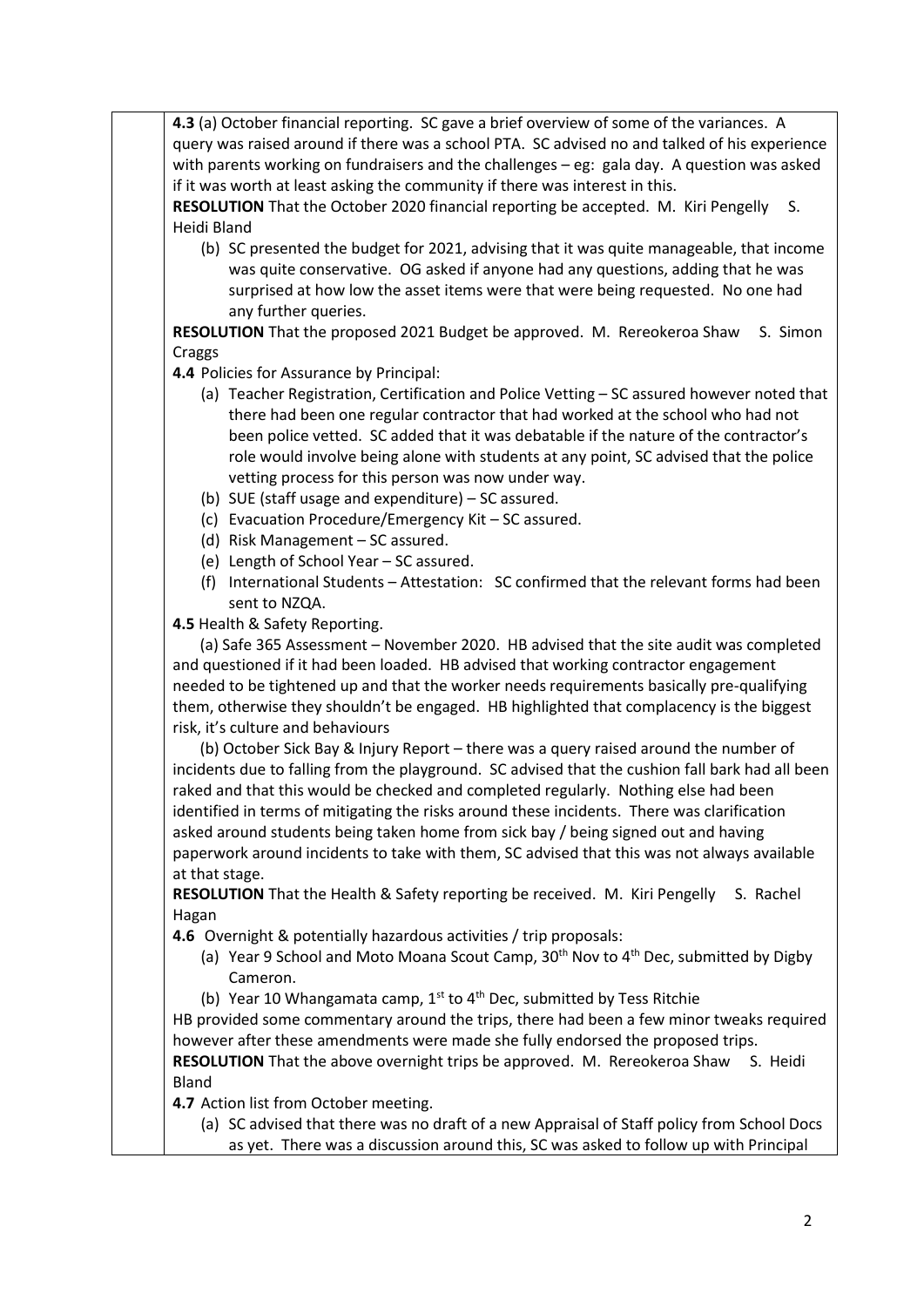|   |              | legal advisor for advice and also to contact School Docs again to inquire around the          |
|---|--------------|-----------------------------------------------------------------------------------------------|
|   |              | timeframe in which a draft would becoming available.                                          |
|   |              | (b) SC presented the final version of the OAS Strategic Plan, advising that dates had now     |
|   |              | been added to the strategic goals, road maps and measures. There were a few                   |
|   |              | queries raised for clarification. SC advised that the annual plan will tie in really closely. |
|   |              | It was said that feedback needed to be provided to the community along the way to             |
|   |              | update on the progress to share and include them.                                             |
|   |              | (c) SC advised he had prepared the school leaver details which would be talked through        |
|   |              | later in the meeting.                                                                         |
|   |              | (d) KP advised that she had not yet looked in to the Privacy Policy with School Docs to see   |
|   |              | if this policy was being updated and when the draft would be available for review.            |
|   |              | With KP leaving OAS this was delegated to SC to pick up.                                      |
|   |              | (e) SC advised that he would need to carry over the update around the audit against the       |
|   |              | swimming pool policy, he needed to check on this and report back next time but                |
|   |              | assured things would be in place when the pool opened. RH asked around the small              |
|   |              | swimming pool and if this would be opening as well. SC responded that it had been             |
|   |              | booked in to be fixed but this wouldn't be till the New Year. There was further               |
|   |              | discussion around the opening of the big pool with the intention that this was to             |
|   |              | happen 11 <sup>th</sup> December, SC advised the challenges at present.                       |
|   | 4.8 General: |                                                                                               |
|   |              | (a) The annual provision of cyclical maintenance (31.12.2020) paperwork was                   |
|   |              | summarised by SC and reviewed by the Board. SC gave an overview of what was                   |
|   |              | being painted in the upcoming holidays.                                                       |
|   |              | RESOLUTION: That the annual provision of cyclical maintenance (31.12.2020) is approved. M.    |
|   |              | Rima Taua S. Graham Eskdale.                                                                  |
|   |              | (b) The stock take of the 2020 asset register was summarised by SC and reviewed by the        |
|   |              | Board.                                                                                        |
|   |              | RESOLUTION: That the stock take of the 2020 asset register is approved. M. Heidi Bland<br>S.  |
|   |              | Graham Eskdale.                                                                               |
|   |              | (c) That the Useful Life of Assets 2020 was summarised by SC and reviewed by the Board.       |
|   |              | RESOLUTION: That the Useful Life of Assets 2020 is approved. M. Simon Craggs S. Rachel        |
|   | Hagan.       |                                                                                               |
|   |              | (d) SC gave a verbal update on the student roll (527) and a summary of leavers. 9             |
|   |              | students left to home schooling, 8 left for employment, 2 left to attend courses, 7 left      |
|   |              | to go to other local schools, 13 left to go to school outside of the area. It was said that   |
|   |              | this should feature as regular reporting from SC. SC advised that fewer students had          |
|   |              | left this year. OG said it's the numbers around students leaving for other schools that       |
|   |              | was the concern. SC advised that this was around curriculum and those families didn't         |
|   |              | agree with the curriculum, he added that one was around bullying and one was due to           |
|   |              | the quality of teaching. SC said he was well aware of the group that left due to              |
|   |              | curriculum concerns. OG asked from a Board perspective with regard to areas raised            |
|   |              | can we mitigate those, what were the valid insights shared. SC advised that he had            |
|   |              | definitely got feedback in from families in the changing the whole direction of the           |
|   |              | curriculum. There was a discussion around communicating and articulating. SC                  |
|   |              | advised that since then communication was better and they were making sure the                |
|   |              | community was well informed. SC added that the change wasn't managed particularly             |
|   |              | well but he thought it was in the right direction and much tighter now.                       |
| 5 |              | Strategic decisions Whakatau rautaki                                                          |
|   |              | Policies for review:                                                                          |
|   |              | (a) CARRIED OVER: Privacy policy. It was discussed that the role of who the privacy           |
|   |              | officer is needed updating.                                                                   |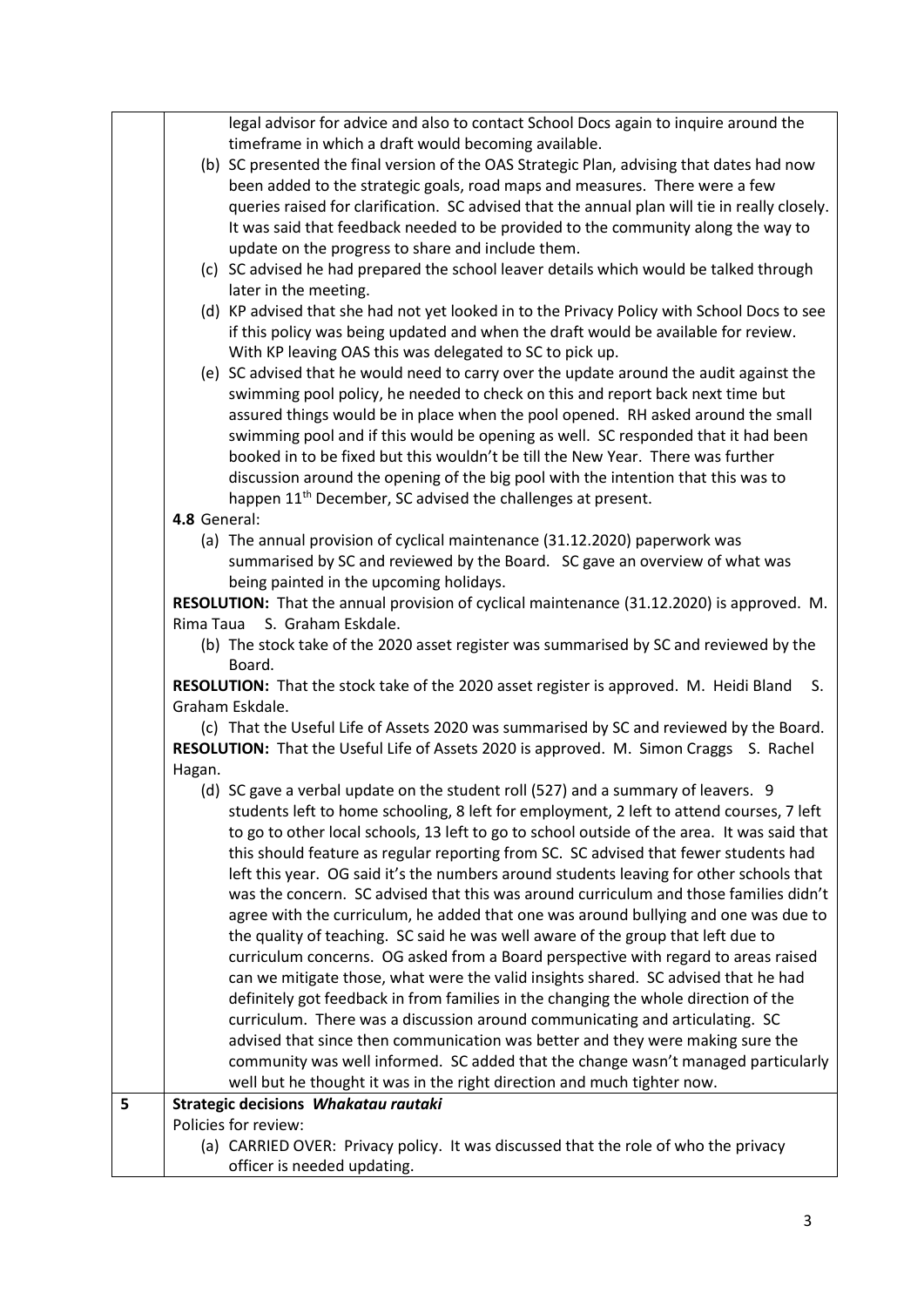| <b>RESOLUTION:</b> That the Privacy Policy be amended to read 'At this school, the role belongs to                                                                                |  |
|-----------------------------------------------------------------------------------------------------------------------------------------------------------------------------------|--|
| the Principal'. M. Rachel Hagan<br>S. Rereokeroa Shaw                                                                                                                             |  |
| (b) Salary Units - no changes were identified.                                                                                                                                    |  |
| 6<br>Strategic discussions Ngā kōrerorero rautaki                                                                                                                                 |  |
| 6.1 Principal's report. SC advised that he needed to approve a 6ft high metal fence to go                                                                                         |  |
| around the school grounds as shown in the printout. SC talked through the need identified to                                                                                      |  |
| do this and the funding that was being provided for this to happen. SC continued that he was                                                                                      |  |
| advising the Board first, and then he would approve. OG asked if the community was being                                                                                          |  |
| informed, SC responded yes before the work commences they would be notified. SC also                                                                                              |  |
| added that the fence would keep out burglars and protect the fields from people doing burn                                                                                        |  |
| outs etc. SC advised that MOE contractors would be coming in to do the fence.                                                                                                     |  |
| SC spoke of money being left over from the landscaping projects and he talked of a plan being                                                                                     |  |
| drawn up for decking around the staffroom. SC continued that a lot of the money had been                                                                                          |  |
| spent to benefit students and this was a way of showing staff appreciation. Everyone                                                                                              |  |
| approved of this initiative.                                                                                                                                                      |  |
| SC spoke of the enforced 'sign out' policy for NCEA students that had been put in place.                                                                                          |  |
| Advising that a number of students were still back at school completing internal assessments.                                                                                     |  |
| SC said this initiative won't get everyone there but it will get some. SC continued that he had                                                                                   |  |
| seen a big increase of NCEA level 1 and 2 students getting endorsements before exams and                                                                                          |  |
| that this was a positive thing as it takes the stress and anxiety away. AM raised the recent                                                                                      |  |
| issue with the bus problem and asked if there were any implications for students as a result of                                                                                   |  |
| this. SC said there was one student applying for an unexpected event grade as they didn't                                                                                         |  |
| get to sit the exam. SC talked through what happens to determine the grade.                                                                                                       |  |
| The bullying program was raised and how this had been disappointing. SC said he would                                                                                             |  |
| follow up. AM added that this was a key issue and asked if there was any information the                                                                                          |  |
| school could send home. SC advised that MOE has a good site on bullying and that he could                                                                                         |  |
| send this along with a copy of the bullying policy. SC continued that they have been doing                                                                                        |  |
| their own proactive actions around this. There was further discussion around bullying and it                                                                                      |  |
| was said that parents need to know what the process is. SC responded that when someone                                                                                            |  |
| comes in to report bullying when they dig down in to it quite often that child is just as bad. SC                                                                                 |  |
| said that the school may need to pay someone to come in.                                                                                                                          |  |
| OG raised a query around the new school website detailed in the report. SC gave an overview                                                                                       |  |
| of this. OG suggested that a test sample group of community and staff be put together to gain                                                                                     |  |
| feedback and tweaking prior to it being made live.                                                                                                                                |  |
| OG asked what was being done to communicate re the PD day, to instill some faith re<br>progress. SC advised that he was just looking at some data and the year 6 cohort had a 10% |  |
| gain in reading and 15% gain in maths and that DMIC had had an impact on maths. SC added                                                                                          |  |
| that with writing there was no change - that this had taken a hit due to COVID. SC advised                                                                                        |  |
| that the year 7/8 had heaps of handwriting in their writing books however only final copies                                                                                       |  |
| were published (in computer). SC said that once he had all the details he would communicate                                                                                       |  |
| to the community and that results would be benchmarked against last years.                                                                                                        |  |
| SC gave an update on Kahui Ako advising that Mere Astle will continue to be our within school                                                                                     |  |
| representative. There was a brief discussion around the priorities, OG requested that at some                                                                                     |  |
| point MA be scheduled to attend a Board meeting to give a presentation on initiatives and                                                                                         |  |
| progress.                                                                                                                                                                         |  |
| 6.2 SC tabled the Statement of National Education and Learning Priorities (NELP) & Tertiary                                                                                       |  |
| Education Strategy (TES). SC advised that NEP replaced NAGS (National Admin Guide). This                                                                                          |  |
| was the new school plan for the country which had been set by the Minister after wide                                                                                             |  |
| consultation. OG asked how it was measured. SC responded that this would probably be                                                                                              |  |
| looked for in the strategic plan, policy in place that requires us to do stuff. SC said that these                                                                                |  |
| were priorities for the government, and that as a Board we would be expected to be engaging.                                                                                      |  |